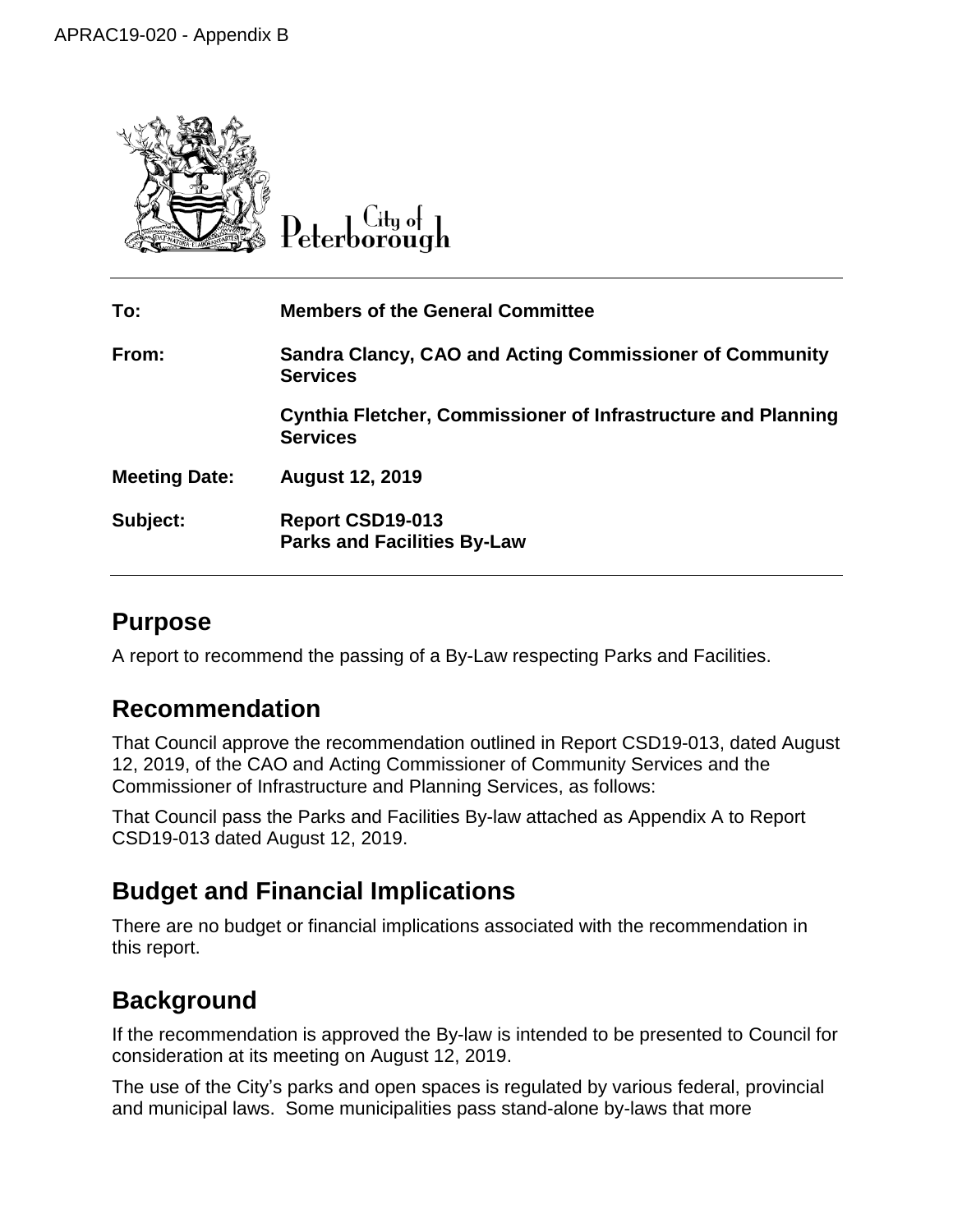specifically regulate the use of their parks and open spaces. Recent events in various parks and open spaces in the City underscore the advisability of a stand-alone municipal by-law to more clearly establish rules for the shared public use and enjoyment of the City's parks and open spaces and for the protection of the natural environment.

Appendix A is a draft proposed Parks and Facilities By-law. The following is a summary of its key features:

- Paragraph 9.j): Defines "Manager" who are delegated the authority to administer the By-law (Section 17 explains the delegation);
- Paragraph 9.k): Defines "Officer" who are delegated the authority to enforce the By-law (Section 23 explains enforcement);
- Paragraph 9.I): Defines "Park" including "Facilities" which is defined in paragraph 9.i) and the 108 City Parks named on Schedule A;
- Paragraph 10.a) and section 11: Establish the hours of operation for the named City Parks (Schedule A) outside of which access is prohibited, except for the sole purpose of traversing a pathway or trail within a Park;
- Paragraphs 10.b) and 17.a): Delegate authority to the Manager to determine the Parks or parts of Parks to which access is prohibited;
- Section 12 and paragraph 17.b): Prohibit certain activities except pursuant to a permit issued by the Manager and delegate authority to the Manager to administer permits;
- Paragraph 12.f) and section 13: Specifically prohibit the erection or occupation of a structure, hut or tent except pursuant to a permit issued by the Manager. However, the CAO, in consultation with any of the Commissioner of Community Services, the Manager, Social Services or the Manager, Public Works, may permit individuals to occupy temporary structures, huts and tents in a Park without a permit where the CAO is "satisfied that the number of locally available shelter beds is less than the number of individuals in need of shelter" subject to conditions and restrictions to be established by the CAO;
- Section 14 and paragraph 17.d): Identify certain activities that may be subject to conditions and restrictions established by the Manager and delegates authority to the Manager to establish such conditions and restrictions;
- Section 15: Prohibits certain activities entirely;
- Section 16: Prohibits certain activities relating to encroachments into Parks from adjacent properties;
- Section 19: Delegates to the Administrative Staff Committee authority to approve amendments to the list of City Parks named on Schedule A and delegates authority to the CAO and the City Clerk to pass amending by-laws to effect the approved amendments;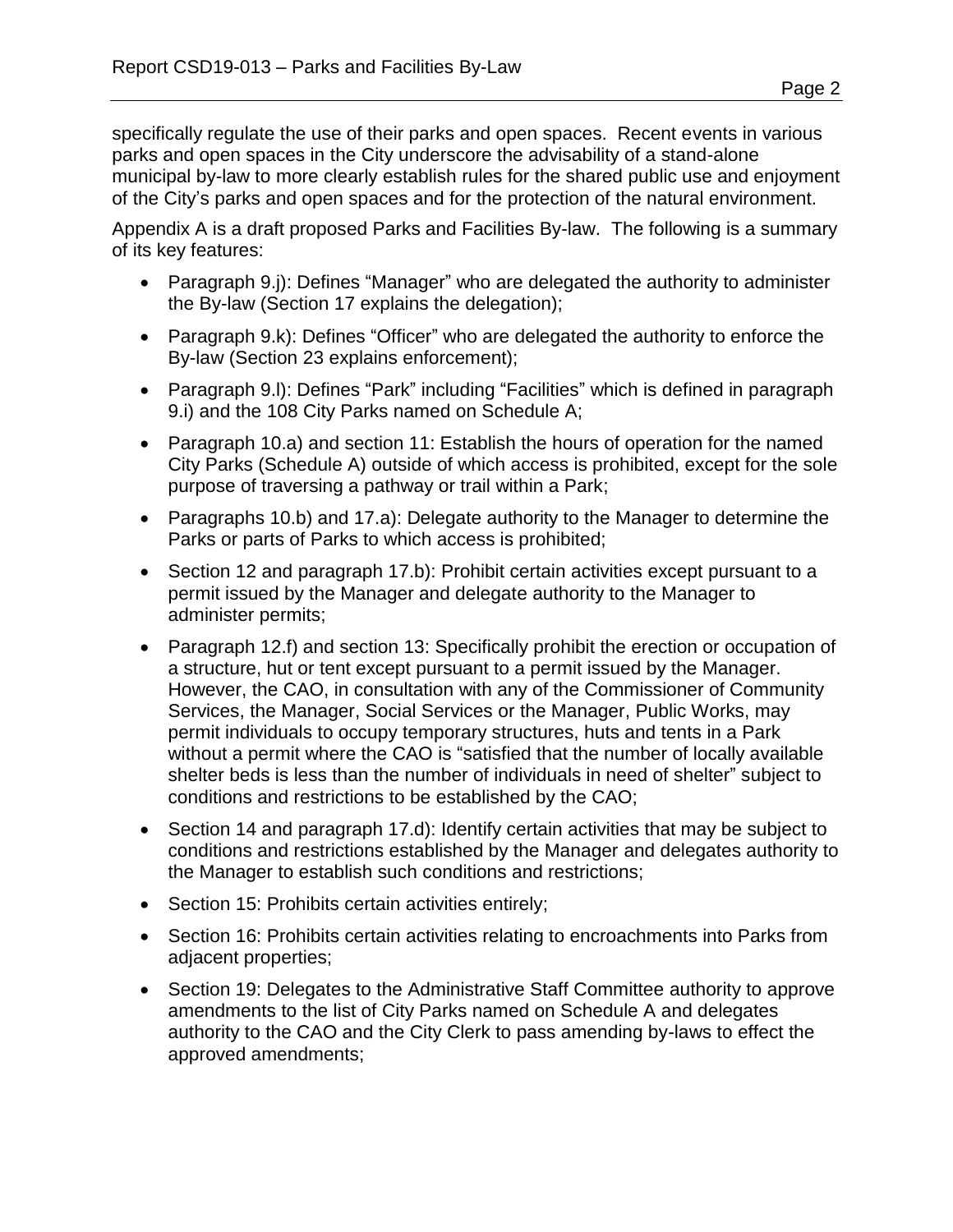- Section 21: Authorizes an agreement between the City and the County of Peterborough for administration and enforcement of matters related to parks and other lands owned or leased by the County; and
- Sections 23-26: Establish a system to enforce the By-law including administrative orders (23.a) and b)), trespass notices (23.c)), remedial work (25) and a system of fines (26).

Staff will continue their efforts to ensure that the City's parks and open spaces remain available for the lawful, shared use and enjoyment of the public.

Submitted by,

Sandra Clancy **Cynthia Fletcher** 

Chief Administrative Officer Commissioner of Infrastructure and Planning Services

Contact Names:

Sandra Clancy Chief Administrative Officer Acting Commissioner of Community Services Phone: 705-742-7777 Ext. 1810 Toll Free: 1-855-738-3755 Fax: 705-749-6687 E-Mail: [sclancy@peterborough.ca](mailto:slancy@peterborough.ca)

Cynthia Fletcher Commissioner of Infrastructure and Planning Services Phone: 705-742-7777 Ext. 1894 Toll Free: 1-855-738-3755 E-Mail: [cfletcher@peterborough.ca](mailto:cfletcher@peterborough.ca)

#### **Attachments**

Appendix A: Draft Proposed Parks and Facilities By-Law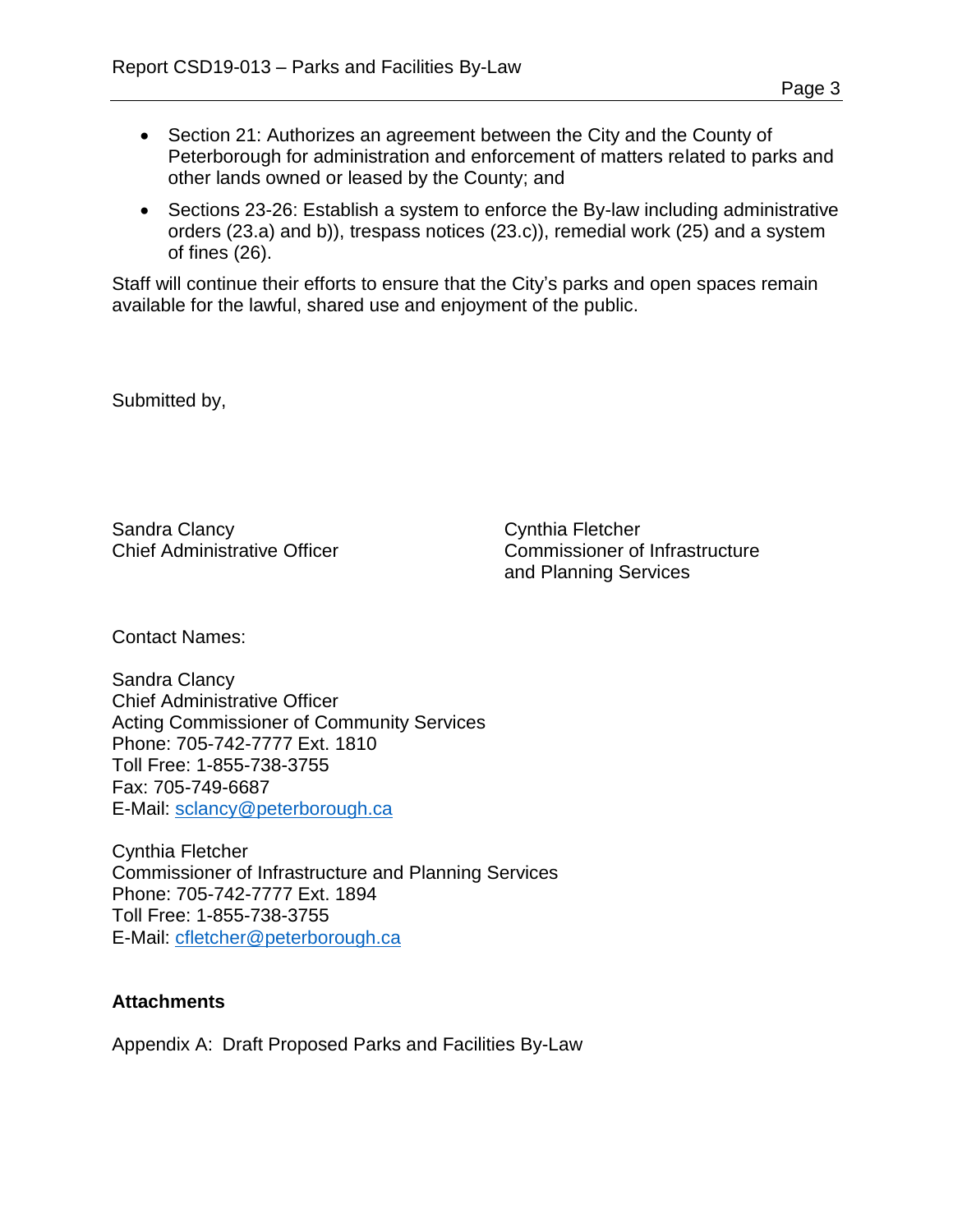Appendix A: Draft Proposed Parks and Facilities By-Law



## **The Corporation of the City of Peterborough**

## **By-Law Number 19-074**

Being a by-law to regulate and to promote responsible, shared use and enjoyment of parks and related facilities.

**Whereas** Council considers it appropriate to protect, maintain and enhance its parks, open spaces and other publicly-owned land and related facilities for the safety and shared enjoyment of members of the public and to protect and enhance the natural environment.

**Now therefore**, The Corporation of the City of Peterborough by its Council hereby enacts as follows:

#### **Short Title**

1. This By-Law may be referred to as the "Parks and Facilities By-law".

#### **Interpretation**

- 2. A reference to any statute, regulation or by-law refers to that enactment as it may be amended or replaced from time to time.
- 3. Unless otherwise stated, a reference to a section, paragraph, clause or schedule is a reference to this By-law's section, paragraph, clause or schedule.
- 4. The headings in this By-law are for convenience only and do not form part of this Bylaw.
- 5. If any part of this By-law is determined to be invalid by a court of competent jurisdiction, the invalid part is severed and the remainder continues to be valid.
- 6. Subject to section [7,](#page-3-0) in the event of any inconsistency between a provision of this By-law and of any other by-law related to Parks, the provision that more restrictively regulates prevails to the extent of the inconsistency.
- <span id="page-3-0"></span>7. Where a trespass notice may be given pursuant to this By-law and pursuant to another by-law, the trespass notice may be given either pursuant to this By-law or pursuant to the other by-law.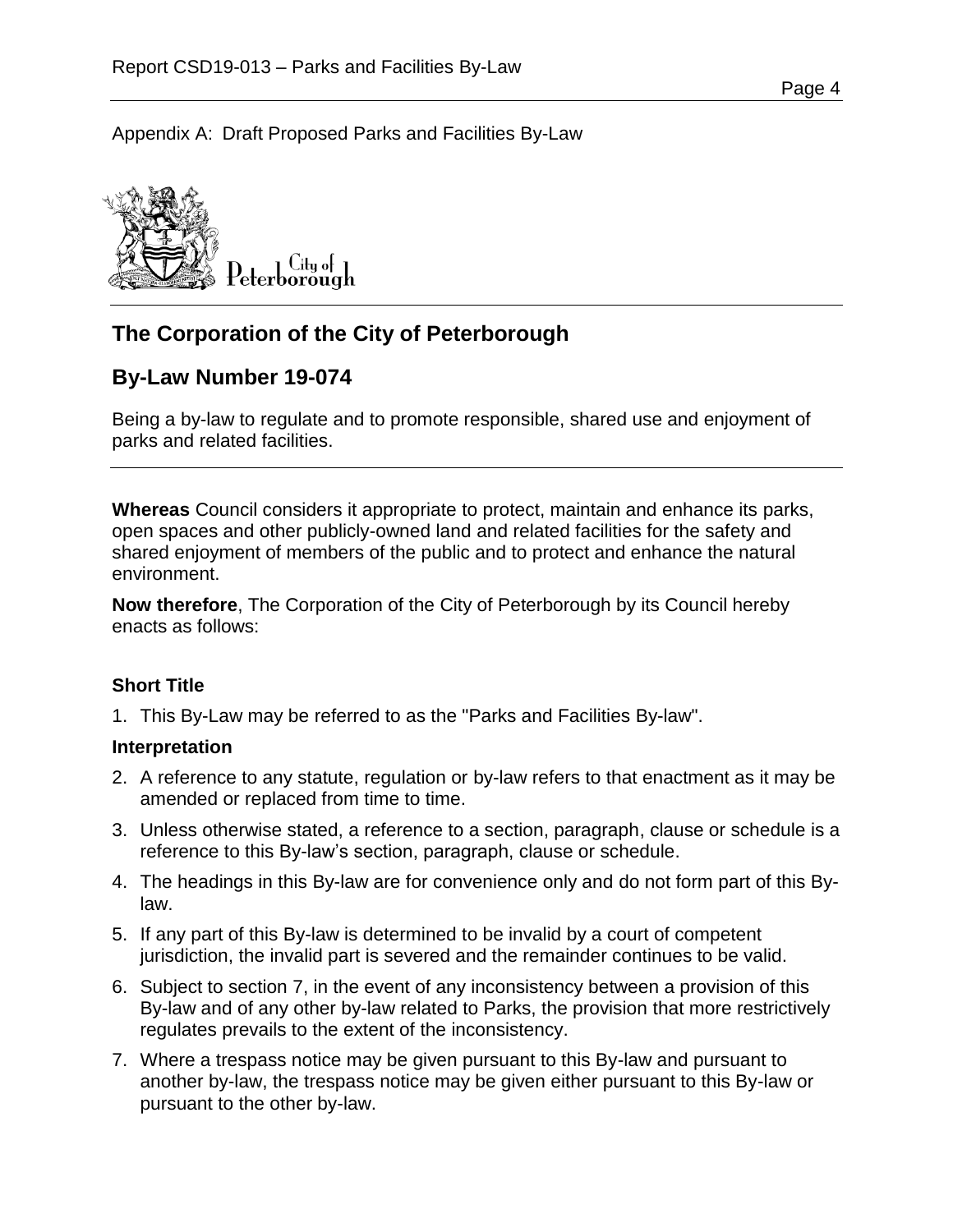- 8. This By-law does not restrict any activity by or on behalf of the City.
- 9. In this By-law:
	- a) "Administrative Staff Committee" means the committee comprised of the following City staff:
		- i) CAO;
		- ii) Commissioner of Community Services;
		- iii) Commissioner of Corporate and Legislative Services;
		- iv) Commissioner of Infrastructure and Planning Services;
		- v) Manager, Communications Services;
		- vi) City Clerk; and
		- vii) City Solicitor.
	- b) "Alcoholic beverage" means spirits, liquor, beer, wine or any combination thereof and includes any alcohol in a form appropriate for human consumption as a beverage alone or in combination with any other substance.
	- c) "Animal" means any member of the animal kingdom other than a human and includes birds.
	- d) "By-law" means this By-law including its Schedule A.
	- e) "CAO" means the City's Chief Administrative Officer.
	- f) "City" means The Corporation of the City of Peterborough or the geographic area of the City of Peterborough as the context requires.
	- g) "Council" means the City's Council.
	- h) "County" means The Corporation of the County of Peterborough.
	- i) "Facilities" means improvements, buildings and structures constructed within Parks by, on behalf of or for the benefit of the City including arenas and recreational facilities.
	- j) "Manager" means any of the following City staff:
		- i) CAO;
		- ii) City Clerk;
		- iii) Commissioner of Community Services;
		- iv) Commissioner of Infrastructure and Planning Services;
		- v) Recreation Coordinator;
		- vi) Supervisor, Parks and Forestry;
		- vii) Coordinator, Marina Operations;
		- viii) Manager, Social Services;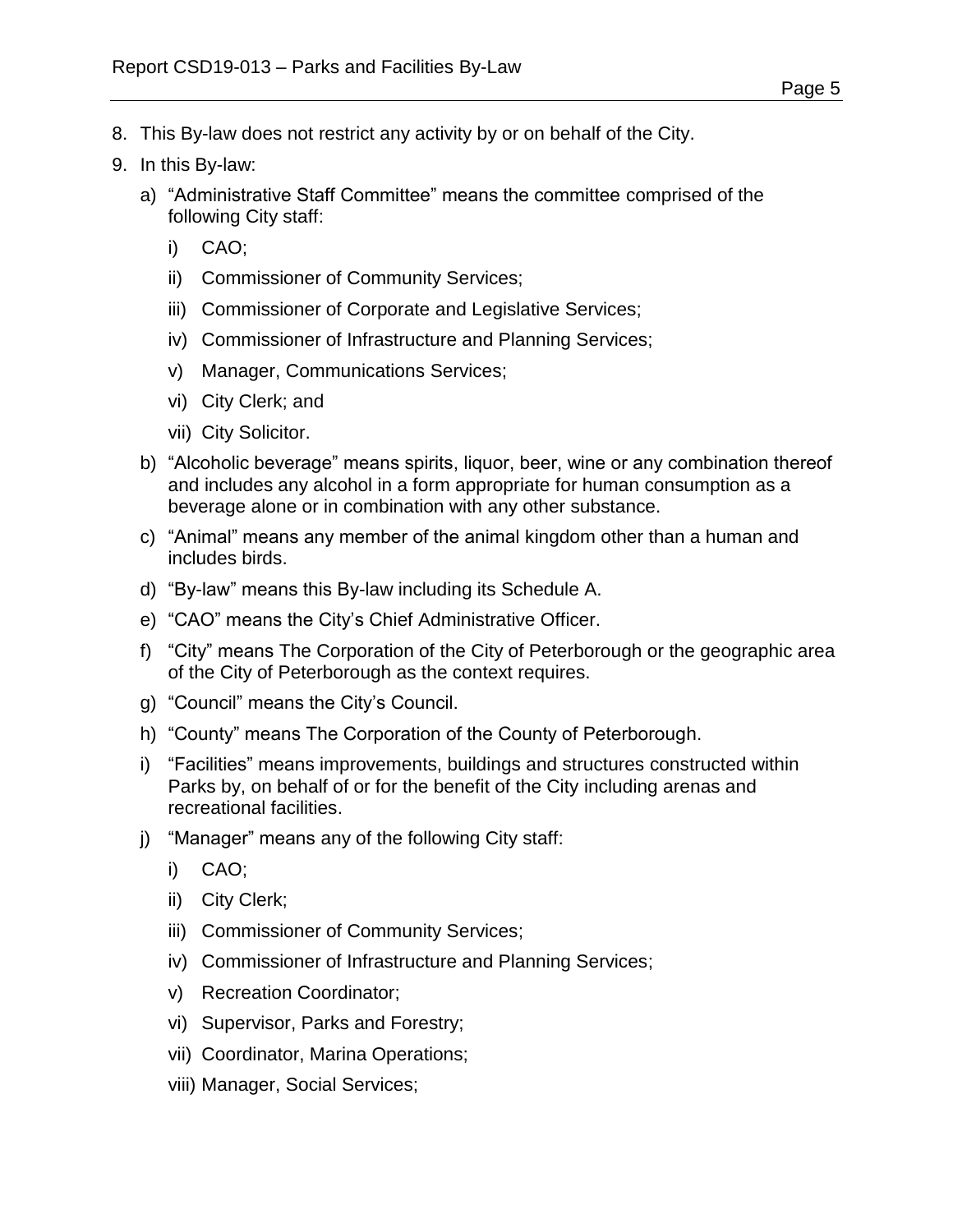- <span id="page-5-3"></span>ix) Manager, Public Works;
- x) Supervisor, Public Works;
- xi) Each Foreperson/Foreman employed in the City's Public Works Division;
- xii) Facility Manager, Peterborough Sport and Wellness Centre;
- xiii) Facility Manager, Peterborough Memorial Centre;
- xiv) Manager, Peterborough Memorial Centre;
- xv) Community Arena Operations Manager;
- xvi) Manager, Peterborough Museum; and
- xvii)Manager, Art Gallery of Peterborough.
- k) "Officer" means
	- i) the Manager;
	- ii) each person from time to time appointed as a municipal law enforcement officer to enforce all or any of the City's by-laws;
	- iii) each assistant to the Fire Marshal employed by the City; and
	- iv) a police officer employed by Peterborough Police Service, the Ontario Provincial Police or the Royal Canadian Mounted Police;
- l) "Park" means land owned or leased by the City to which members of the public, subject to this By-law, have access for recreation and related purposes including:
	- i) pathways;
	- ii) playgrounds;
	- iii) sports fields;
	- iv) trails; and
	- v) the areas described in Schedule "A"

and includes Facilities.

## <span id="page-5-4"></span>**Access to Parks**

<span id="page-5-1"></span>10.No person may:

- a) subject to section [11,](#page-5-0) be in any of the Parks described in Schedule "A" between the hours of 11:00 p.m. and 5:00 a.m. except as a participant or a spectator of an event approved by the Manager and only during such event; or
- <span id="page-5-2"></span>b) be in any Park or part of a Park where a sign prohibiting admittance or trespassing is displayed or where admission is otherwise prohibited or restricted.
- <span id="page-5-0"></span>11.Paragraph [10.a\)](#page-5-1) does not prevent a person from being on a pathway or a trail within a Park for the sole purpose of traversing that part of the Park.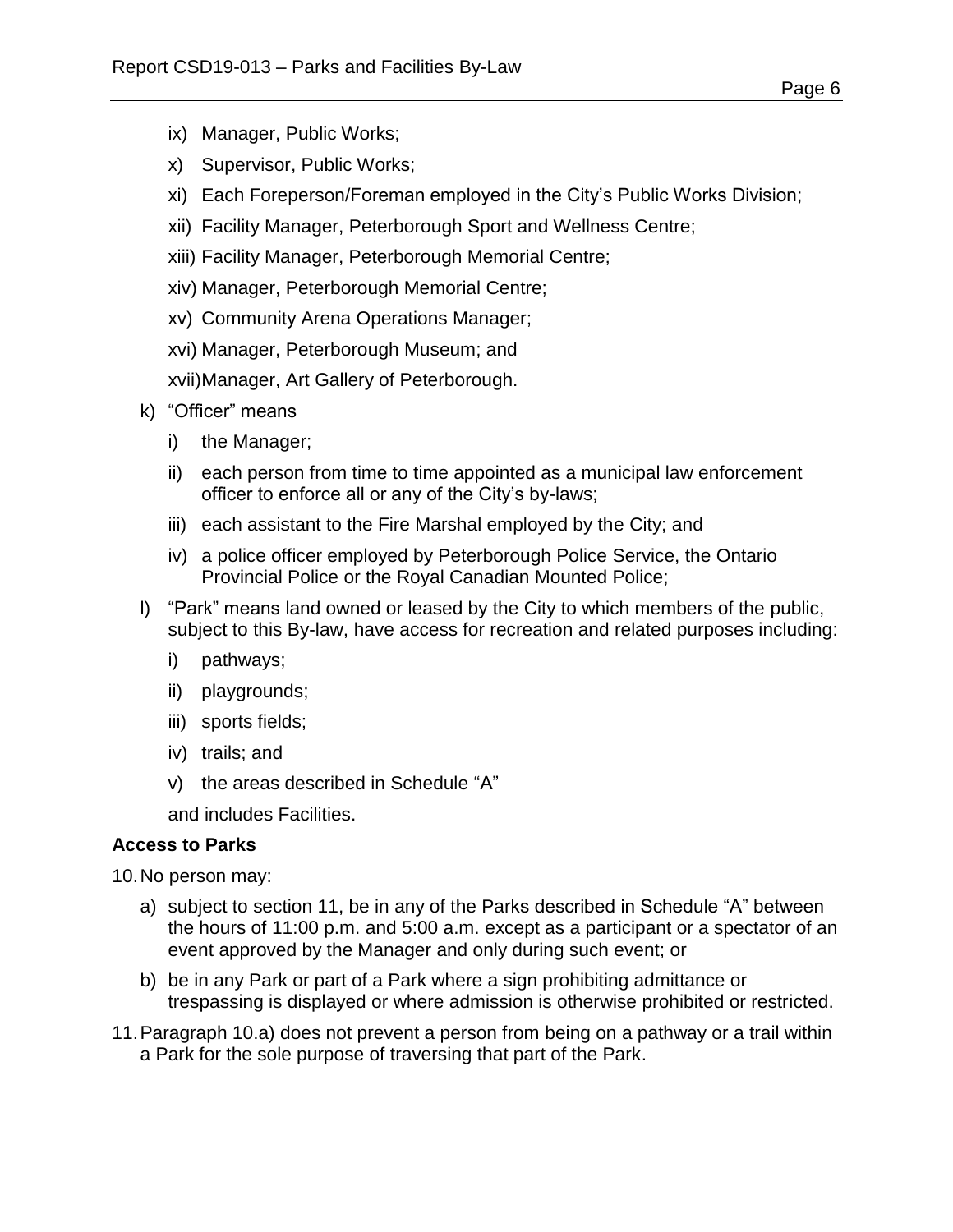#### **Activities Requiring a Permit**

12.No person may, in a Park and without a permit issued by the Manager:

- a) sell, or offer, expose or advertise for sale any
	- i) food or drink
	- ii) goods, wares or merchandise
	- iii) art, skill or service;
- b) practise, carry on, conduct or solicit for any trade, calling, business or occupation;
- c) have in the person's possession any Alcoholic Beverage;
- d) ignite, discharge or set off any fireworks;
- e) light any open air fire;
- <span id="page-6-0"></span>f) erect or be within a structure, hut or tent;
- g) discharge, dump or leave any construction material, earth, dirt, rock, snow, stone or any other materials;
- h) play any organized team sport; or
- i) use a public address system or other device or equipment for amplifying sounds.
- <span id="page-6-1"></span>13.Where the CAO, in consultation with any of the Commissioner of Community Services, the Manager, Social Services or the Manager, Public Works, is satisfied that the number of locally available shelter beds is less than the number of individuals in need of shelter, the CAO may permit such individuals to erect and be within temporary structures, huts or tents in a Park without a permit otherwise required by paragraph [12.f\)](#page-6-0) for such time and subject to such conditions and restrictions as the CAO may from time to time establish.

#### **Activities Subject to Specific Rules**

- <span id="page-6-2"></span>14.No person may, in a Park, do any of the following except pursuant to conditions and restrictions that may from time to time be established by the Manager:
	- a) transport across, launch or beach a boat;
	- b) undertake any maintenance activities or alter existing grounds or Facilities;
	- c) leave or deposit any waste;
	- d) cook food;
	- e) engage in any sport or similar activity;
	- f) possess or use a bow, arrow, pellet gun or airsoft gun;
	- g) ride a bicycle;
	- h) use a skateboard, rollerblades or roller skates;
	- i) skate;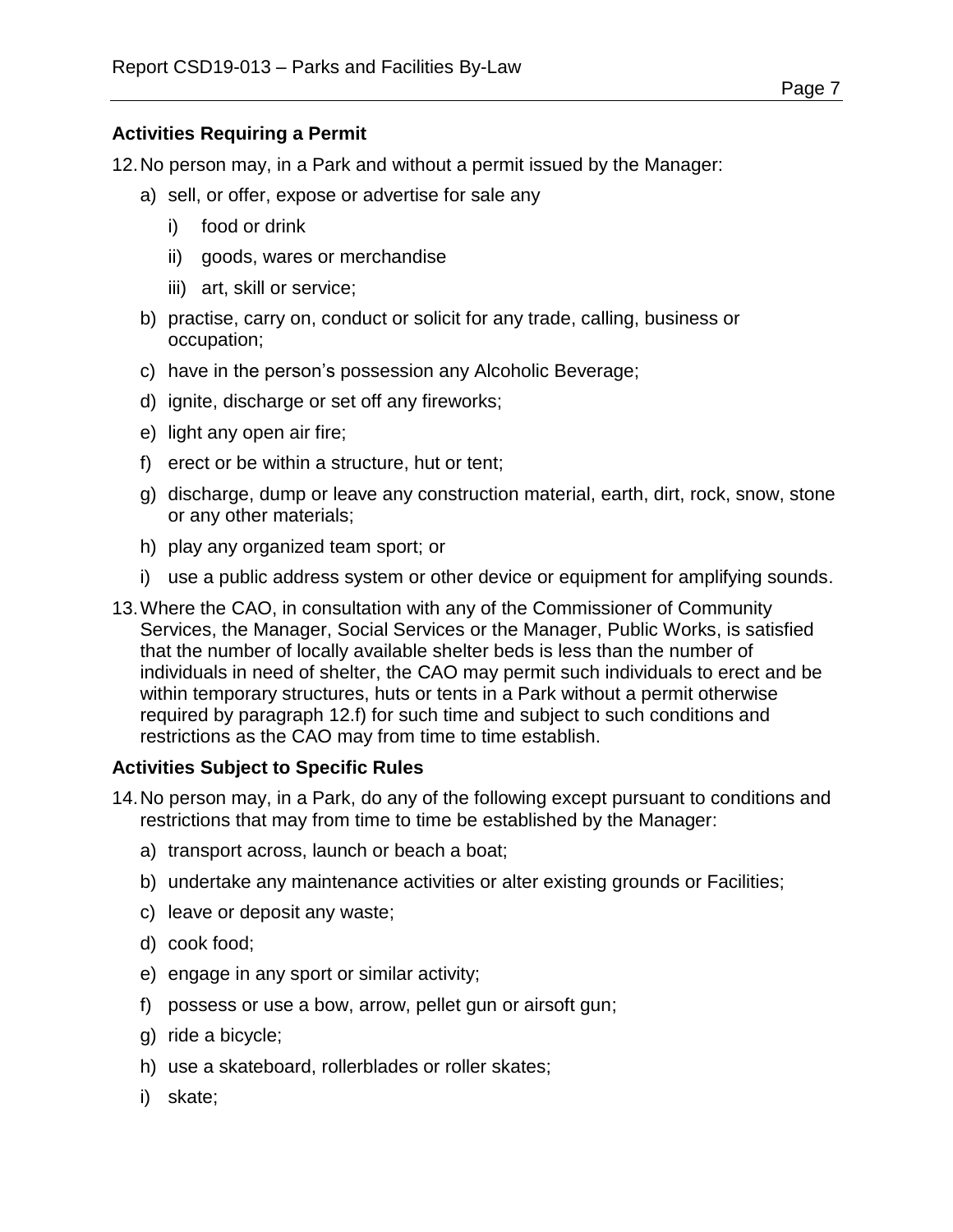- j) swim, wade or bathe;
- k) drive, park or stop a motorized vehicle; or
- l) operate a motor-driven model airplane, helicopter, drone, rocket or boat.

## **Protection of Parks for Public Use**

15.No person may, in a Park:

- a) contravene any law of Canada, Ontario or of the City;
- b) engage in loud, threatening, abusive, insulting or indecent language;
- c) engage in any activity so as to interfere with or become a nuisance to the general public;
- d) cut, climb, break, injure, deface, disturb or remove any property including:
	- i) a tree, shrub, bush, flower, plant, grass, wood, soil, sand, rock or gravel;
	- ii) a building, cage, pen or monument;
- e) mark or write upon, damage or otherwise injure any property of the City including:
	- i) any part of the interior or exterior of a building;
	- ii) any monument, fence, bench or other structure;
- f) throw a stone or other object that may cause injury or damage to any person or to property;
- g) climb, walk or sit upon any wall, fence, monument or fountain;
- h) disturb, injure, wound, hunt, trap, attempt to kill or kill any Animal;
- i) touch, interfere with, remove or injure any bird's nest, the eggs or the young birds contained therein;
- j) provide, cause to be provided, deposit or leave any food that may be used by an Animal;
- k) deposit or leave any paint, grease, oil, offal or any matter that is or could be dangerous to members of the public or to Animals;
- l) scatter any paper, cardboard or any other material;
- m) wash, clean, polish, service, maintain or repair any motorized vehicle; or
- n) instruct, teach or coach any person in the driving or operation of a motorized vehicle.

## **Protecting Parks Against Encroachments**

- 16.No owner or occupier of land adjacent to a Park may cause, permit or continue any activity or thing on such land that encroaches onto or into the Park including:
	- a) planting any vegetation including any hedge, tree, shrub or garden;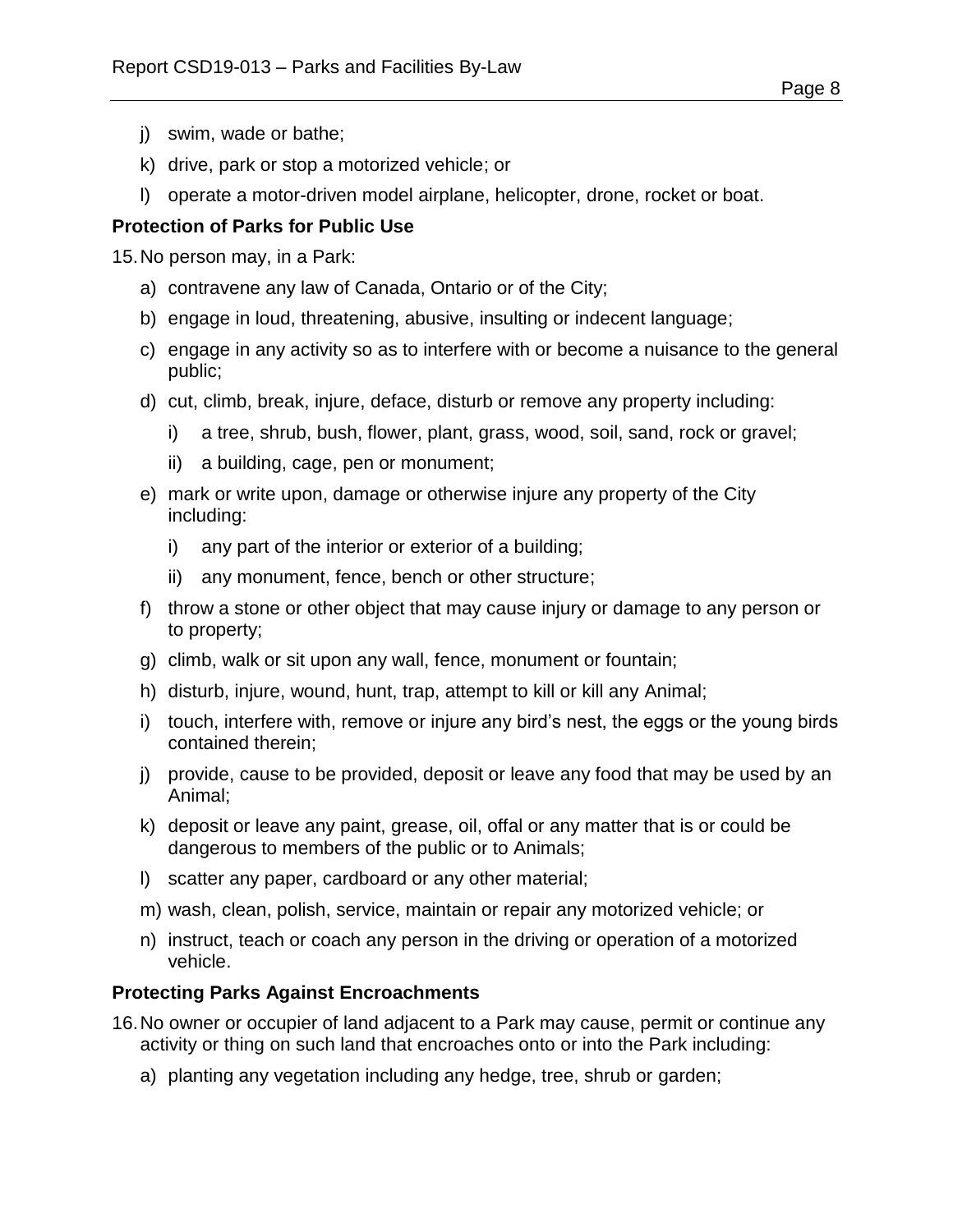- b) construction, installation or maintenance of any structure or thing including any fence, storage shed or retaining wall;
- c) keeping any composting receptacle or pile; or
- d) placement of any string, wire, chain, rope or similar material.

#### **Delegation**

- 17.The Manager may do such things as the Manager considers appropriate in the administration of this By-law including:
	- a) determining the Parks or parts of Parks to which access is prohibited pursuant to paragraph [10.b\);](#page-5-2)
	- b) issuing, refusing to issue, establishing conditions for, suspending and revoking a permit contemplated by section [12;](#page-5-3)
	- c) making the determinations as to whether the Manager is permitted to and should exercise the Manager's authority pursuant to section [13](#page-6-1) and establishing from time to time the conditions and restrictions related to any exercise of the authority;
	- d) establishing rules for and restrictions on any activity contemplated by section [14;](#page-6-2) and
	- e) collecting fees from time to time established by Council in relation to Parks.
- <span id="page-8-0"></span>18.If there is any disagreement between a Manager as to whether or how a power delegated to the Manager pursuant to this By-law should be exercised, the determination of the CAO prevails to the extent of the disagreement.
- 19.A majority of the members of the Administrative Staff Committee may, from time to time, approve amendments to Schedule A to this By-law to add, amend or delete the names of Parks listed therein. The CAO and the City Clerk may pass a by-law of the City to effect approved amendments to Schedule A to this By-law.
- 20.It is Council's opinion that any legislative power delegated pursuant to this By-law is of a minor nature having regard to the number of people, the size of geographic area and the time period affected by an exercise of the power.
- 21.The CAO may execute on the City's behalf an agreement with the County on terms acceptable to the CAO in a form acceptable to the City Solicitor pursuant to which the City undertakes administration and enforcement of matters related to parks and other lands owned or leased by the County.
- 22.Subject to section [18,](#page-8-0) any decision by the Manager pursuant to this By-law is final and not subject to review including review by any Court.

#### **Enforcement**

- <span id="page-8-1"></span>23.If an Officer is satisfied that a contravention of this By-law has occurred, the Officer may
	- a) make an order requiring the person who contravened this By-law to discontinue the contravening activity;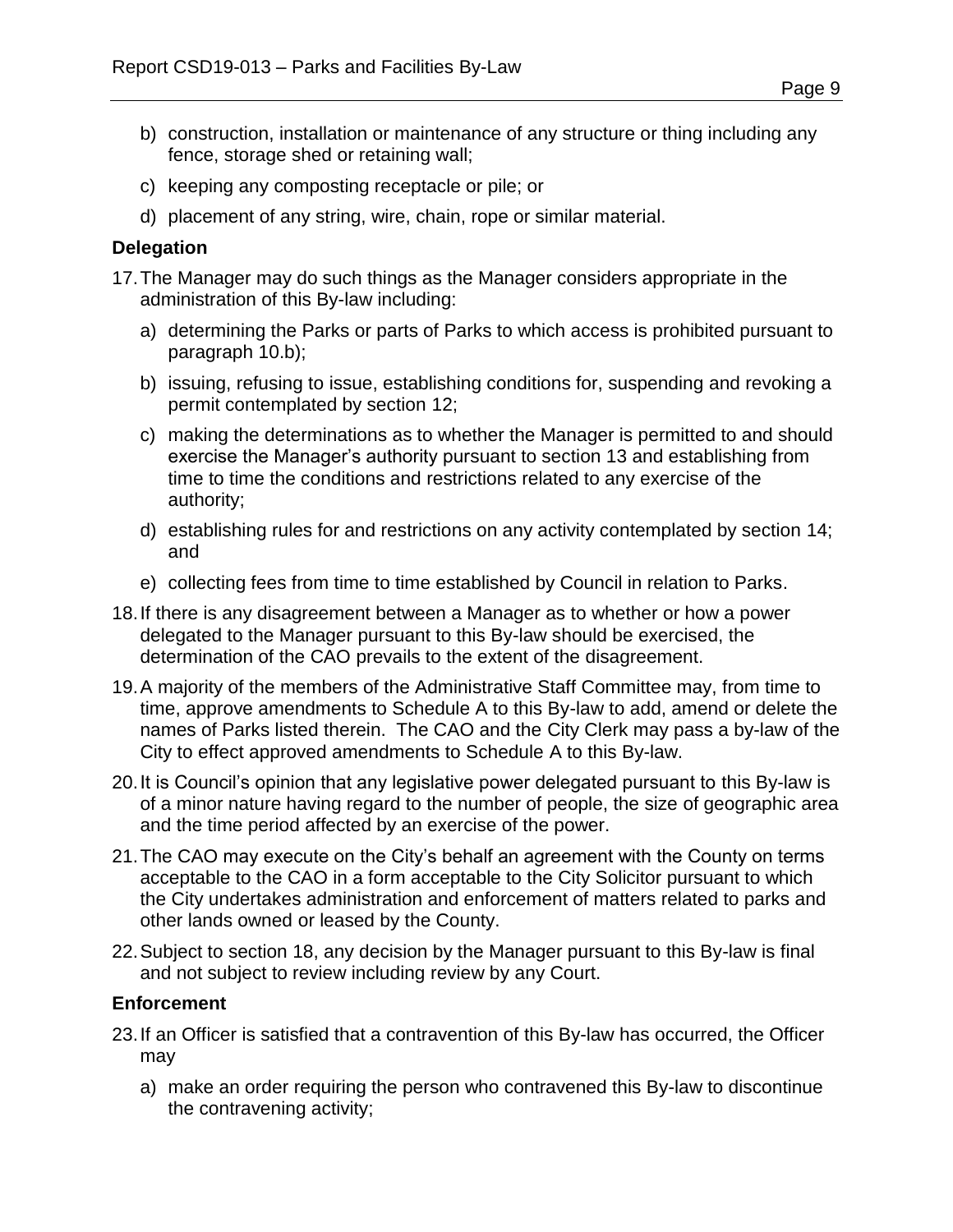- b) make an order requiring the person who contravened this By-law to do work to correct the contravention; and
- c) issue a trespass notice to the person prohibiting access to a Park for a period not exceeding six (6) months.
- <span id="page-9-1"></span>24.Without limiting section [26,](#page-9-0) each person to whom an order is given pursuant to section [23](#page-8-1) and who fails to comply with the order is guilty of an offence.
- 25.Without limiting sections [24](#page-9-1) and [26,](#page-9-0) if an Officer is satisfied that a person to whom an order has been given pursuant to section [23](#page-8-1) has failed to comply with the order, the Officer may cause to be done the work set out in the order at the person's expense.
- <span id="page-9-0"></span>26.Each person who contravenes this By-law is guilty of an offence and, upon conviction, is liable to a fine of no less than \$200 and no more than \$10,000 for each day or part of a day on which the offence commences or continues.

#### **General**

- 27.Any order or notice to be given to a person pursuant to section [23](#page-8-1) is sufficiently given:
	- a) when given verbally to the person;
	- b) when delivered in writing to the person;
	- c) on the third  $(3<sup>rd</sup>)$  day after it is sent by regular lettermail to the person's last known address; or
	- d) when sent to the person by e-mail or other means of electronic transmission.
- 28.No proceeding for damages or otherwise may be commenced against the City, a member of Council or an officer, employee or agent of the City or a person acting under the instructions of the officer, employee or agent for any act done in good faith in the performance or intended performance of a duty or authority under this By-law or for any alleged neglect or default in the performance in good faith of the duty or authority.

By-law read a first, second and third time this 12<sup>th</sup> day of August, 2019.

Diane Therrien, Mayor

John Kennedy, City Clerk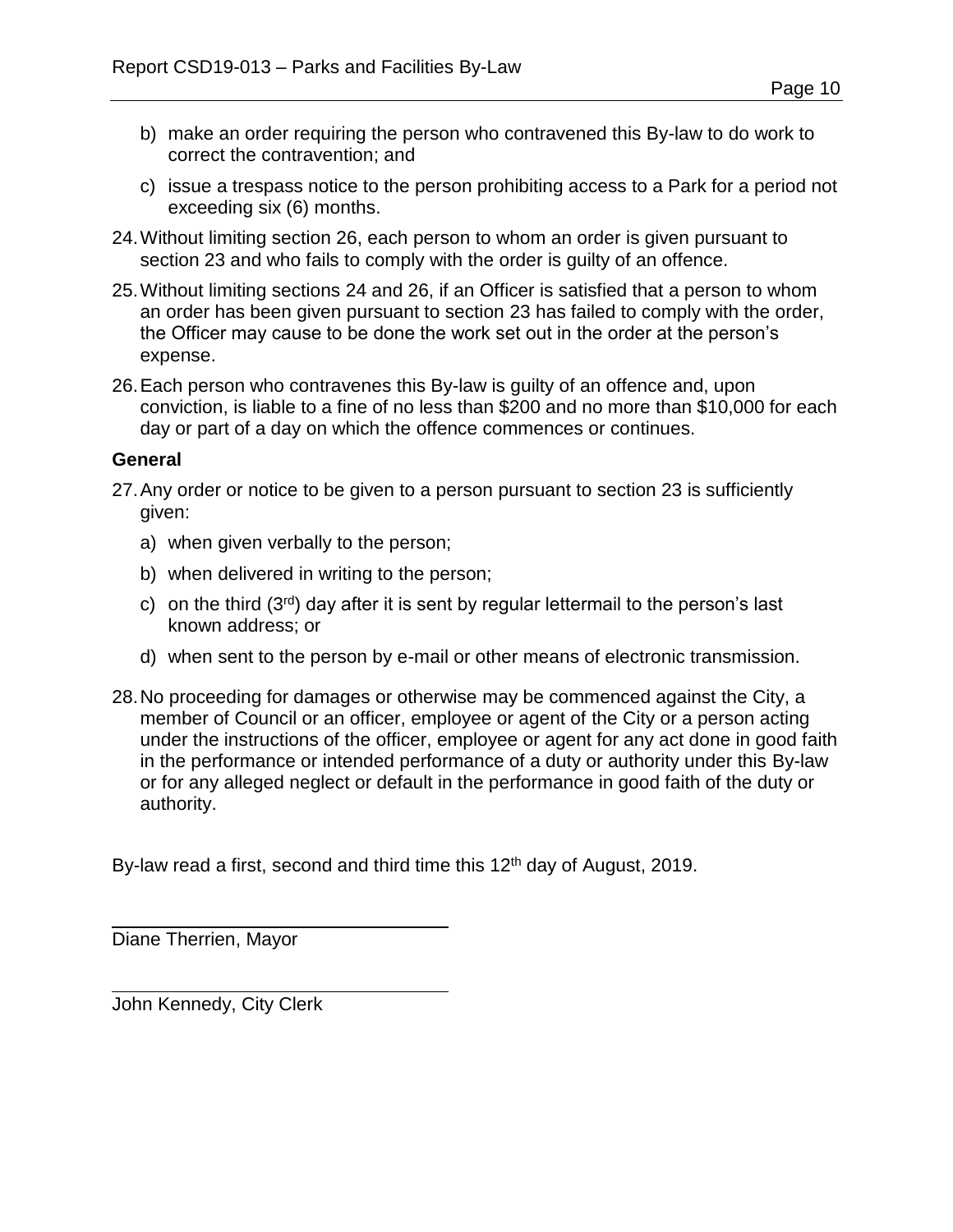## **Schedule A – Parks**

Each of the following areas is a "Park" for the purposes of clause [9.l\)v\)](#page-5-4) of this By-law:

|                | <b>Park Name</b>                  | <b>Municipal Address</b> |
|----------------|-----------------------------------|--------------------------|
| $\mathbf 1$    | Applewood Park                    | 18 Applewood Ct          |
| $\overline{2}$ | Ashburnham Memorial Park          | 300 Hunter St E          |
| 3              | Auburn Reach Park                 | 1050 Water St            |
| 4              | Barlesan and Leighton Park        | 1351 Leighton Rd         |
| 5              | <b>Barnardo Park</b>              | 955 Barnardo Av          |
| 6              | <b>Bears Creek Common Park</b>    | 106 Marina Bv            |
| $\overline{7}$ | <b>Bears Creek Gardens Park</b>   | 95 Marina Bv             |
| 8              | <b>Bears Creek Woods Park</b>     | 1210 Franklin Dr         |
| 9              | <b>Beavermead Park</b>            | 2011 Ashburnham Dr       |
| 10             | <b>Blodgett Park</b>              | 1306 Sandalwood Dr       |
| 11             | <b>Bonnerworth Park</b>           | 560 McDonnel St          |
| 12             | <b>Bowers Park</b>                | 765 Brealey Dr           |
| 13             | <b>Bridlewood Park</b>            | 1648 Ramblewood Dr       |
| 14             | <b>Brinton Carpet Park</b>        | 160 Braidwood Av         |
| 15             | <b>Burnham Point Park</b>         | 64 Edgewater Bv          |
| 16             | <b>Cameron Tot Lot Park</b>       | 569 Barnes Cr            |
| 17             | Cedargrove Park                   | 1220 Sherbrooke St       |
| 18             | <b>Centennial Park</b>            | 14 Cartier Ct            |
| 19             | <b>Chelsea Gardens Park</b>       | 964 Southlawn Dr         |
| 20             | <b>Chemong and Sunset Park</b>    | 916 Chemong Rd           |
| 21             | <b>Collison Park</b>              | 475 Southpark Dr         |
| 22             | <b>Confederation Square Park</b>  | 501 George St N          |
| 23             | Corrigan Park                     | 602 Corrigan Cr          |
| 24             | Corrigan Hill Park                | 611 Corrigan Hill Rd     |
| 25             | Dainard Park                      | 914 Dainard Dr           |
| 26             | Del Crary Park                    | 100 George St N          |
| 27             | Denne Park                        | 210 Denne Cr             |
| 28             | Dixon Park                        | 120 Benson Av            |
| 29             | <b>Dominion Park</b>              | 342 Dominion Cr          |
| 30             | <b>Earlwood Park</b>              | 52 Earlwood Dr           |
| 31             | <b>Eastgate Memorial Park</b>     | 2150 Ashburnham Dr       |
| 32             | <b>Edmison Heights Park</b>       | 1030 Glebemount Cr       |
| 33             | <b>Fairbairn and Poplar Park</b>  | 890 Fairbairn St         |
| 34             | <b>Farmcrest Park</b>             | 1900 Ashburnham Dr       |
| 35             | <b>Fisher Park</b>                | 246 Milroy Dr            |
| 36             | <b>Fleming Park</b>               | 431 Aylmer St N          |
| 37             | <b>Franklin and Hilliard Park</b> | 1201 Franklin Dr         |
| 38             | <b>Giles Park</b>                 | 1280 Brealey Dr          |
| 39             | <b>Glenn Pagett Park</b>          | 827 Stocker Rd           |
| 40             | Golfview Heights Park             | 921 Whitefield Dr        |
| 41             | Goose Pond Park                   | 622 Water St             |
| 42             | <b>Grove Park</b>                 | 714 Barbara Cr           |
| 43             | <b>Hamilton Park</b>              | 575 Bonaccord St         |
| 44             | Harper Park                       | 601 Harper Rd            |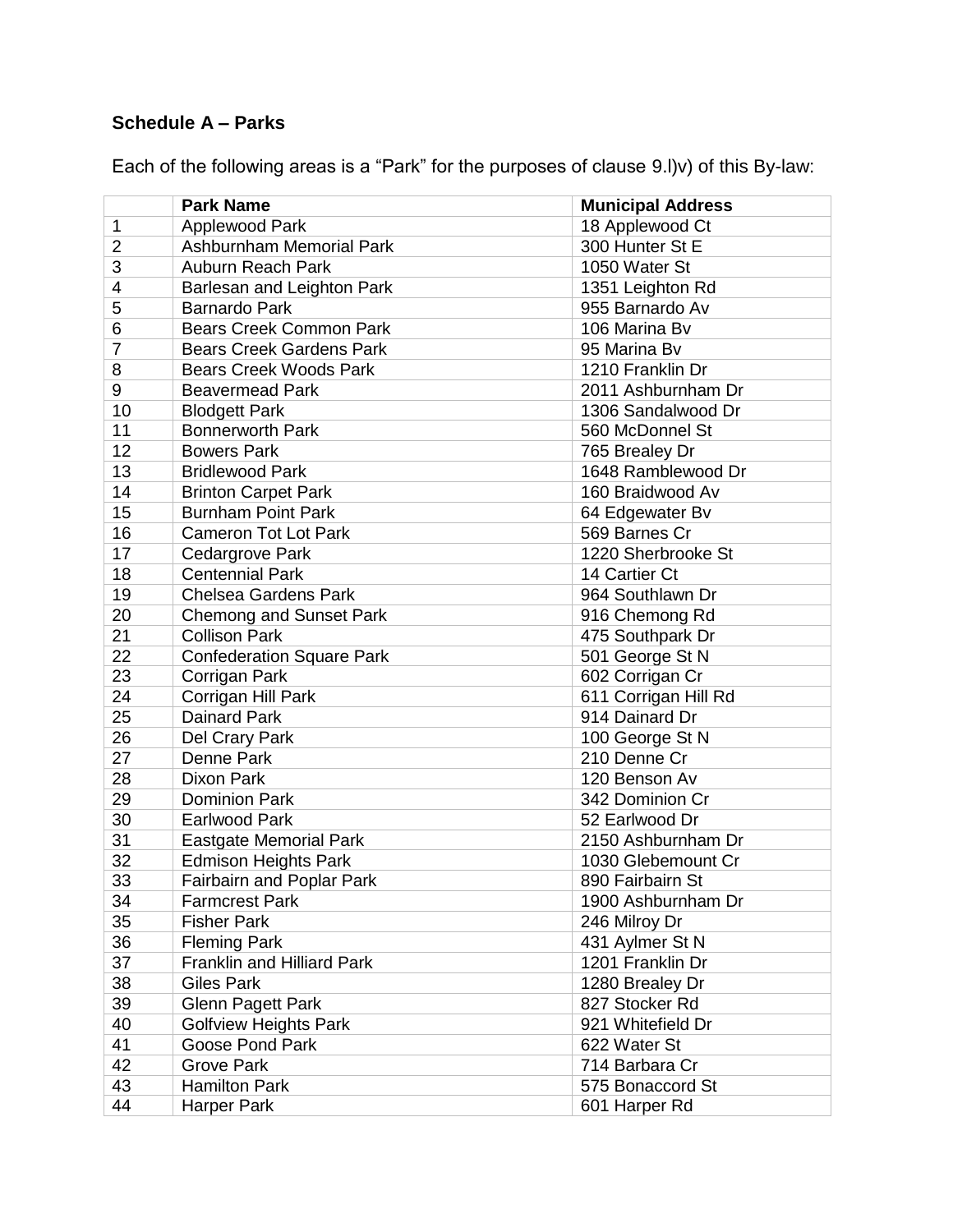| 45 | <b>Hastings Park</b>           | 690 Hastings Av          |
|----|--------------------------------|--------------------------|
| 46 | <b>Hilliard Greenbelt Park</b> | 940 Oriole Dr            |
| 47 | <b>Humber Park</b>             | 592 Humber Rd            |
| 48 | <b>Inverlea Park</b>           | 18 Dennistoun Av         |
| 49 | <b>Jackson Park</b>            | 610 Parkhill Rd W        |
| 50 | <b>James Stevenson Park</b>    | 325 Burnham St           |
| 51 | John Taylor Memorial Park      | 500 McKellar St          |
| 52 | <b>Johnson Park</b>            | 2077 Ashburnham Dr       |
| 53 | Kawartha Heights Park          | 2229 Kawartha Heights By |
| 54 | Keith Wightman Park            | 858 St Mary's St         |
| 55 | King Edward Park               | 455 George St S          |
| 56 | <b>Kinsmen Park</b>            | 775 Sherbrooke St        |
| 57 | <b>Kiwanis Park</b>            | 234 Middlefield Rd       |
| 58 | Knights of Columbus Park       | 5 Park St N              |
| 59 | <b>Manor Heights Park</b>      | 700 Victory Cr           |
| 60 | Mapleridge Park                | 1929 Mapleridge Dr       |
| 61 | McNamara                       | 2034 McNamara Rd         |
| 62 | Meadowvale Park                | 900 Ashdale Cr W         |
| 63 | <b>Millennium Park</b>         | 1 King St                |
| 64 | <b>Milroy Park</b>             | 242 Milroy Dr            |
| 65 | <b>Nevin Park</b>              | 98 Nevin Av              |
| 66 | <b>Newhall Park</b>            | 701 Lock St              |
| 67 | <b>Nicholls Oval Park</b>      | 725 Armour Rd            |
| 68 | <b>Nicholls Place</b>          | 799 Nicholls PI          |
| 69 | <b>Northland Park</b>          | 1255 Bathurst St         |
| 70 | Oakwood Park                   | 98 Oakwood Cr            |
| 71 | Queen and Hunter               | 95 Hunter St W           |
| 72 | <b>Parkhill and Stewart</b>    | 676 Stewart St           |
| 73 | <b>Pioneer Memorial Park</b>   | 51 Hilliard St           |
| 74 | <b>Quaker Park</b>             | 60 London St             |
| 75 | Queen Alexandra Park           | 180 Barnardo Av          |
| 76 | R.A. Morrow Memorial Park      |                          |
| 77 |                                | 55 Roger Neilson Wy      |
|    | Raymond and Cochrane Park      | 492 Raymond St           |
| 78 | <b>Redwood Park</b>            | 1651 Redwood Dr          |
| 79 | <b>Reid and McDonnel Park</b>  | 334 McDonnel St          |
| 80 | <b>Rideau Park</b>             | 110 Rideau Cr            |
| 81 | Riverview Park and Zoo         | 1230 Water St            |
| 82 | Rogers Cove Park               | 131 Maria St             |
| 83 | <b>Roland Glover Park</b>      | 265 Spencley's Ln        |
| 84 | Roper Park                     | 1610 Firwood Cr          |
| 85 | <b>Rotary Park</b>             | 100 Hazlitt St           |
| 86 | Roundabout                     | 661 Grange Way           |
| 87 | Rube Brady Park                | 211 Munroe Av            |
| 88 | <b>Sherbrooke Park</b>         | 555 Sherbrooke St        |
| 89 | <b>Sherbrooke Woods Park</b>   | 1454 Sherbrooke St       |
| 90 | Simcoe and Bethune Park        | 262 Simcoe St            |
| 91 | <b>Stacey Green Park</b>       | 705 Hawley St            |
| 92 | <b>Stenson Park</b>            | 1750 Stenson Bv          |